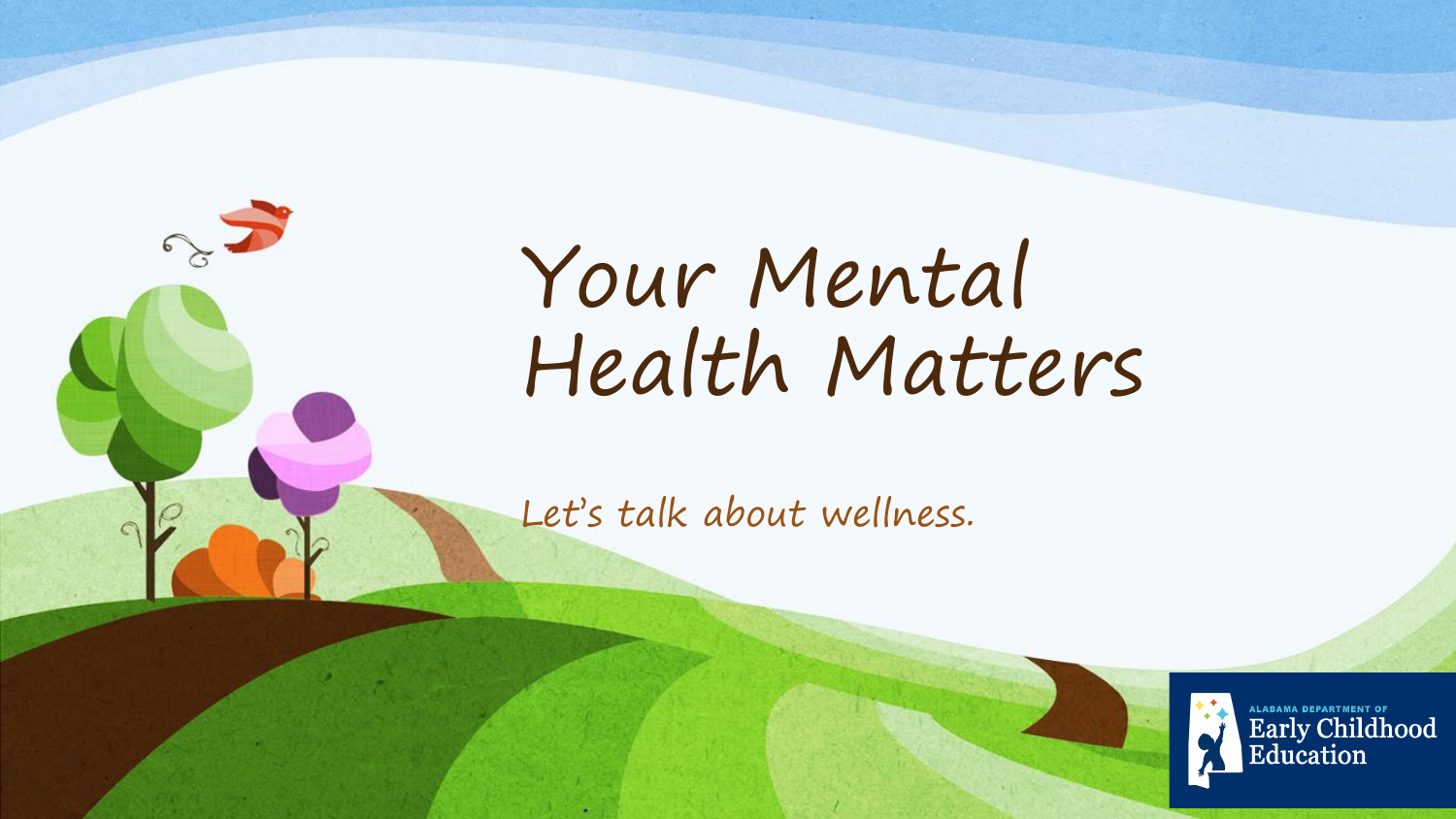# Your Mental Health Matters

- What is Mental Health?
- What are the early warning signs of stress and anxiety?
- What are wellness techniques to improve your Mental Health?
- What Mental Health supports are available to me?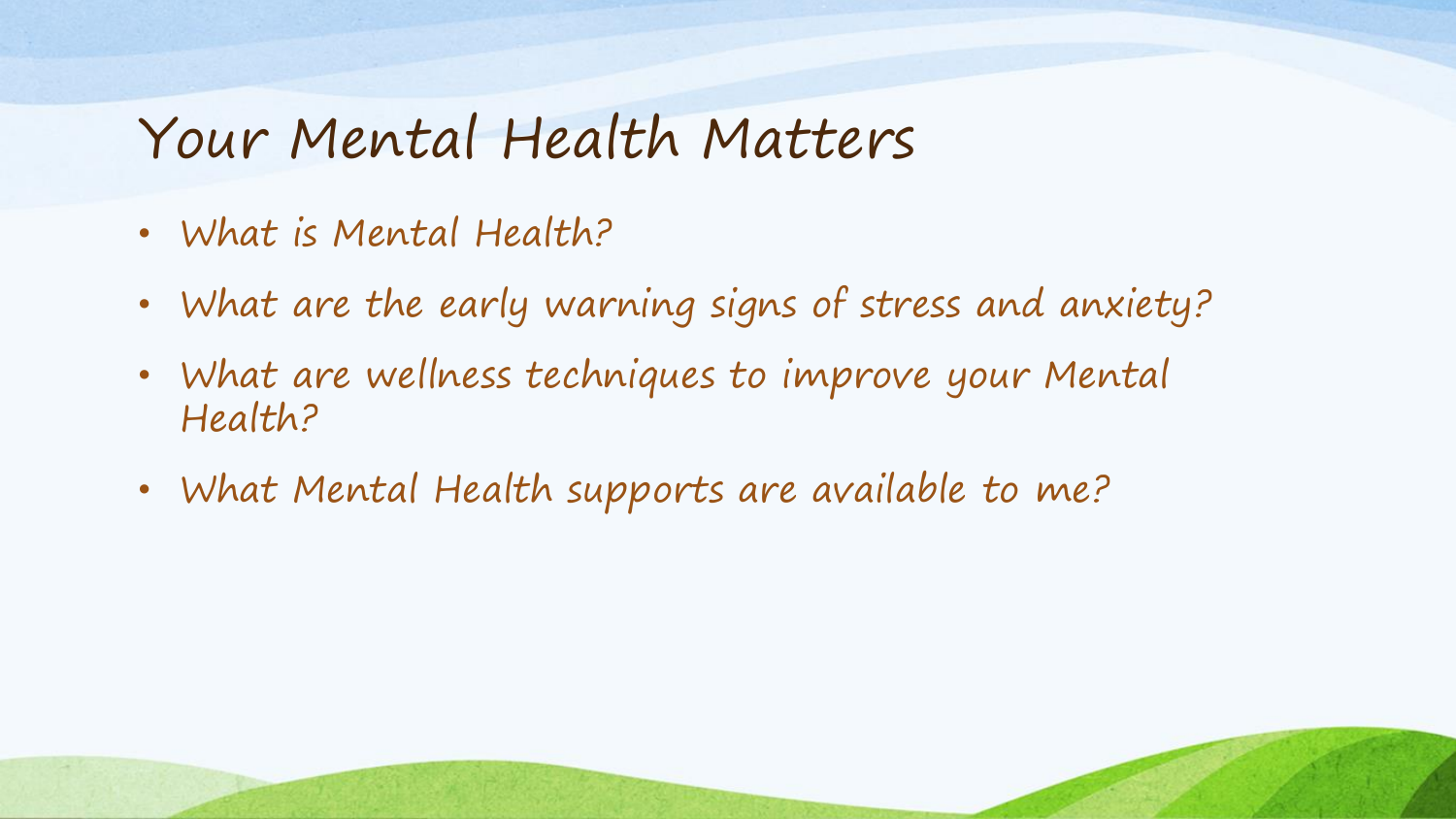When you hear the words Mental Health what's the first thing that comes to your mind?

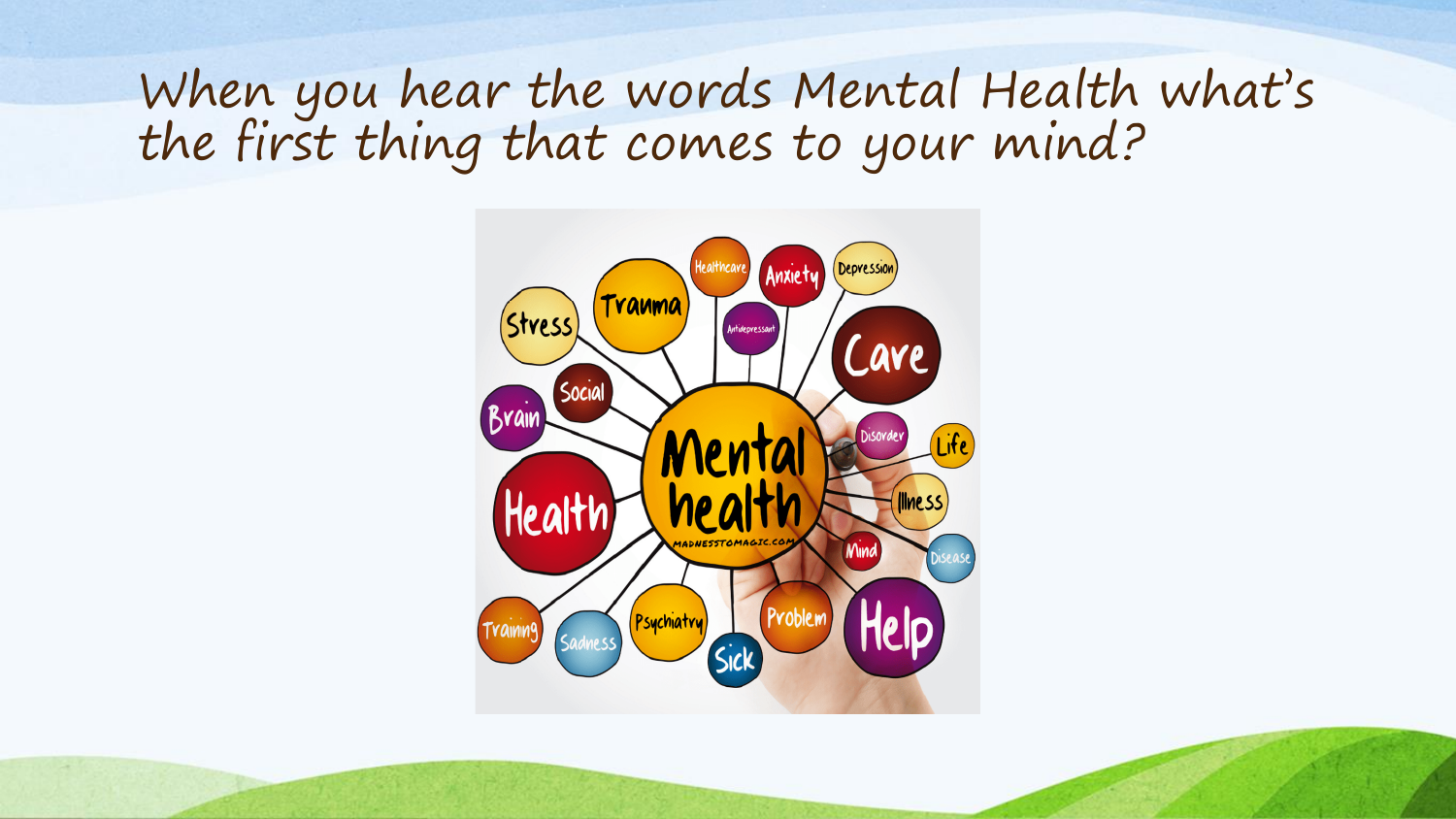# What is Mental Health?

• Mental Health includes our emotional, psychological, and social well-being. It affects how we think, feel and act.

• It also helps determine how we handle stress, relate to others, and make choices.

• Mental health is important at every stage of life, from childhood, and adolescence through adulthood.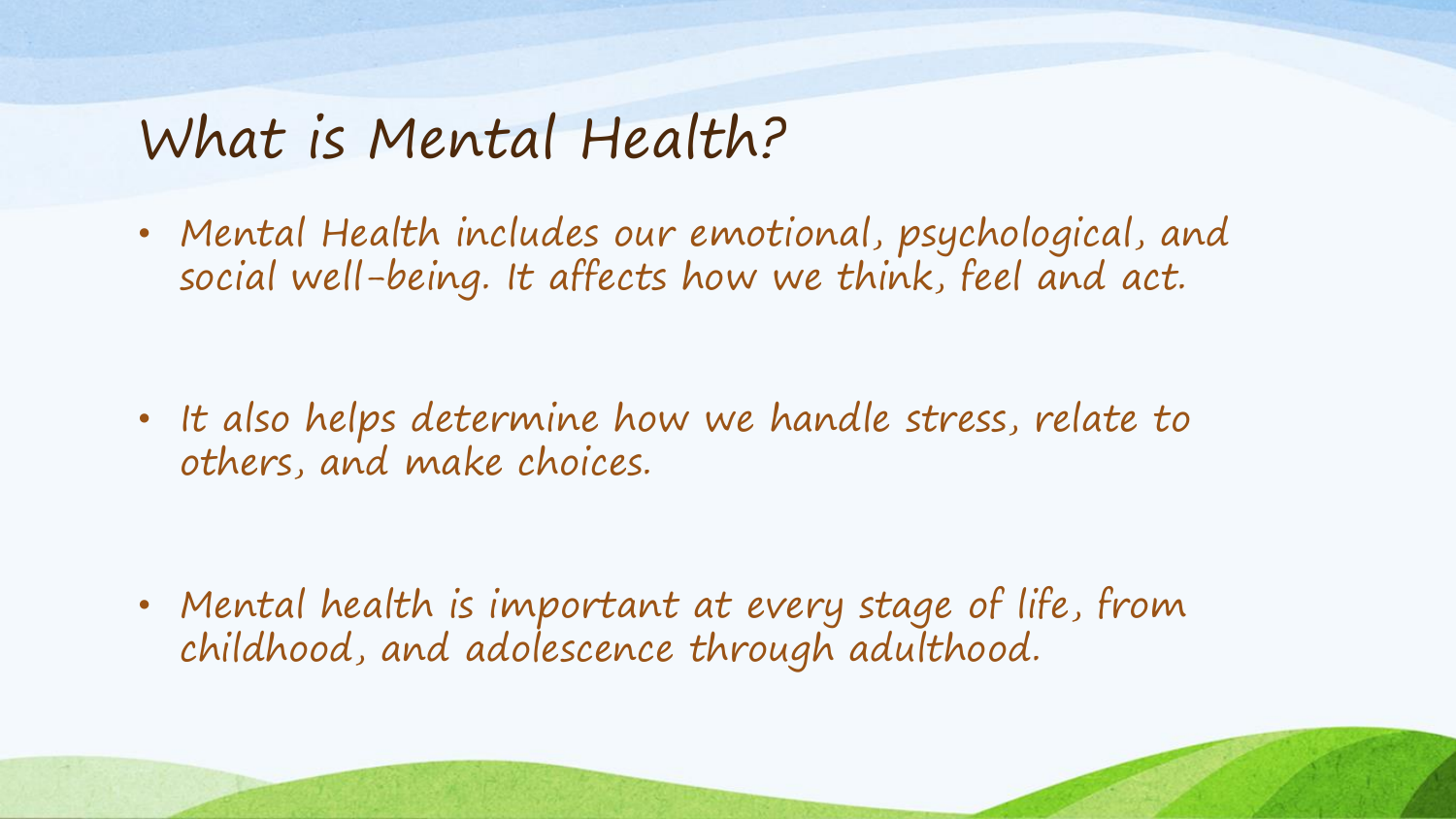# The Mental Health impact on our State

- According to the 2021 Alabama Children's Policy Council Needs Assessment reports. Mental Health was identified as the #1 pressing issue in the State of Alabama.
- All 67 County CPC's identified Mental Health as the top issue in their reports.

60% of the CPC Needs Assessments identified Children ages 9 to 17 as the population with the greatest mental health needs in the state..

38% of the CPC Needs Assessments identified Adults ages 18 to 54 as the population with the 2nd greatest mental health needs in the state.

2% of the CPC Needs Assessments identified Children ages 1 to 8 as the population with the 3rd greatest mental health needs in the state.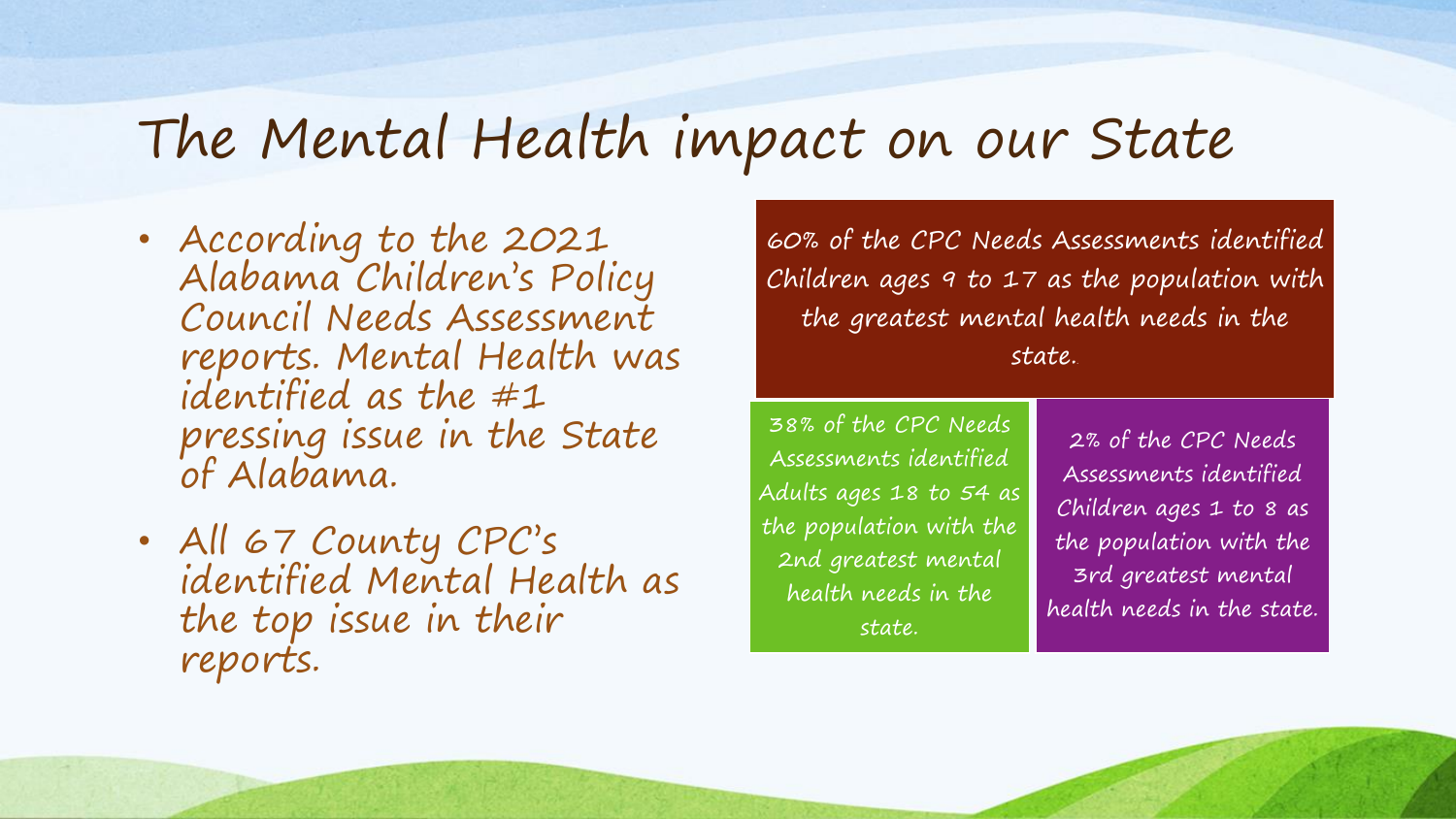# What are the early warning signs of stress and anxiety?



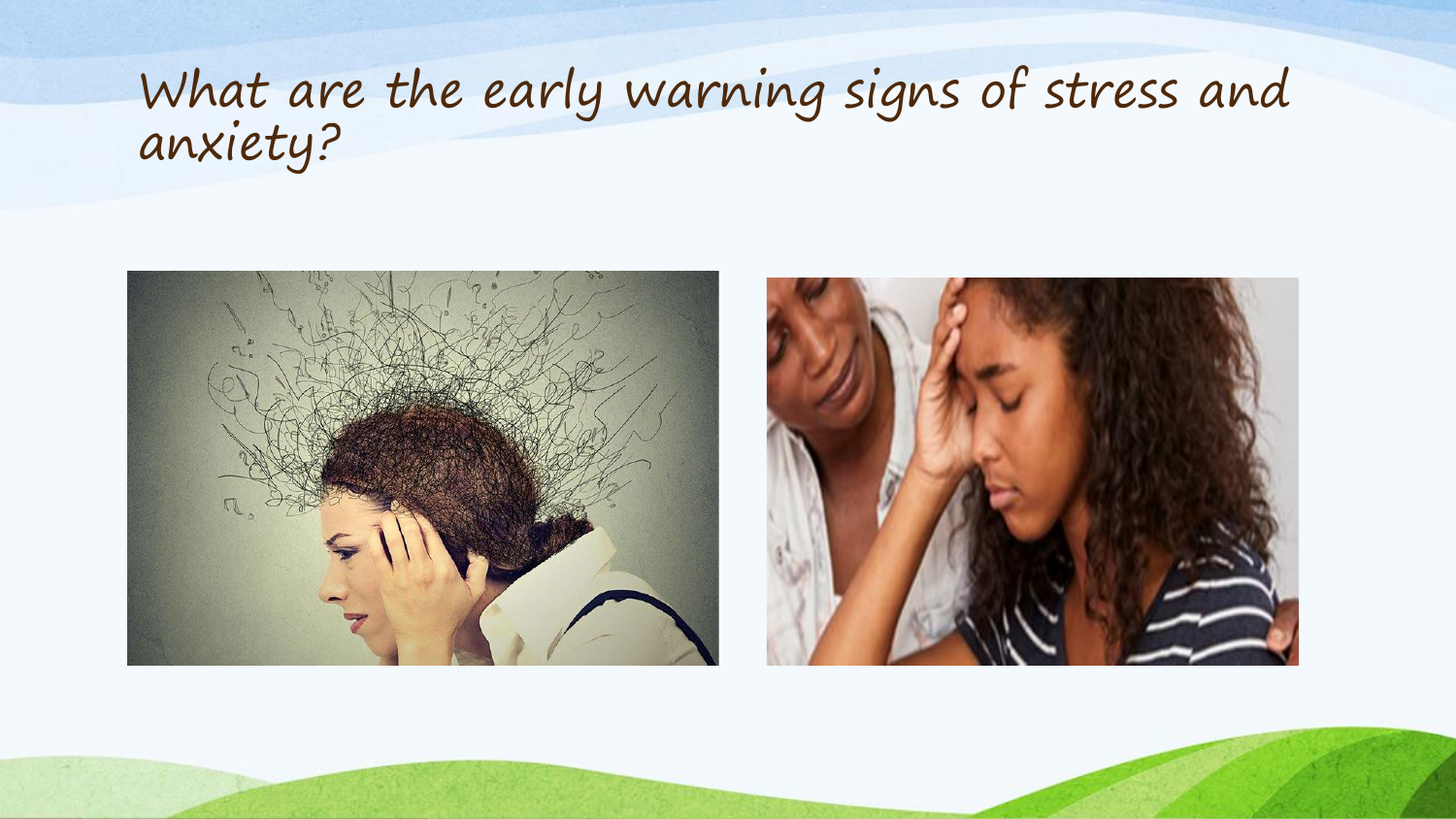#### **STRESS VS. ANXIETY**

**JED** 

#### **Stress**

- Stress is a physical or mental tension in response to a trigger.
- Triggers can be something external, like an event that happens to you, or from something internal, like your own thoughts.
- We typically feel stress at a level that's in proportion to the trigger that's causing it

#### **Anxiety**

- Anxiety is often a response to fear, uncertainty, or doubts we have about something that's causing us stress.
- Anxiety takes a trigger and turns it into bigger worries.
- Anxiety disorders do not stop when the external stressor stops and may even end up causing additional stressors.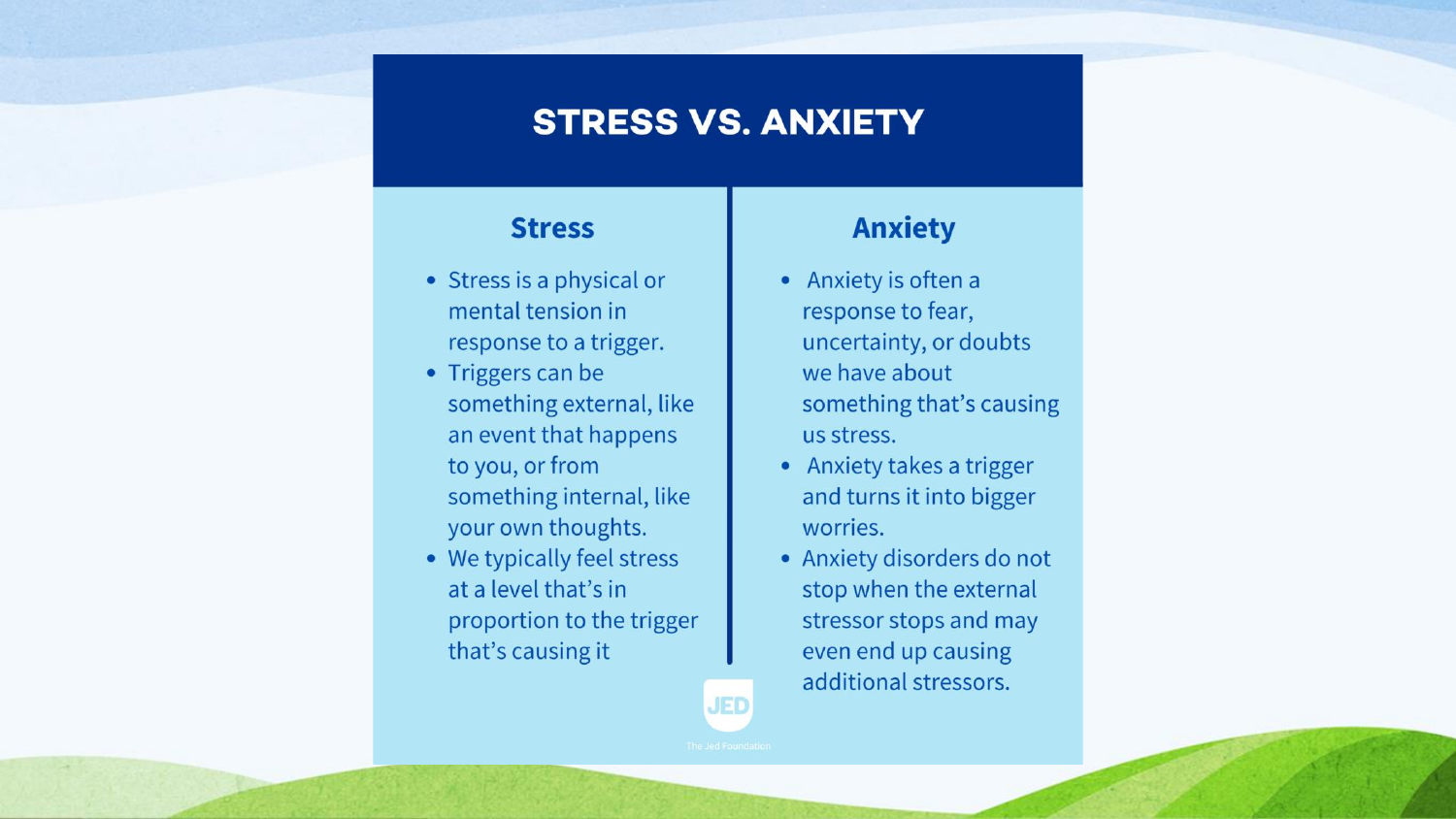# Stress can look like…..

- Stress- is your body's way of responding to any kind of demand or threat. Whether it's real or imagined. It kicks your body into a fight or flight stress response.
- Your heart rate and blood pressure rise
- Breathing speeds up
- Muscle tension
- Lack of sleep- due to alertness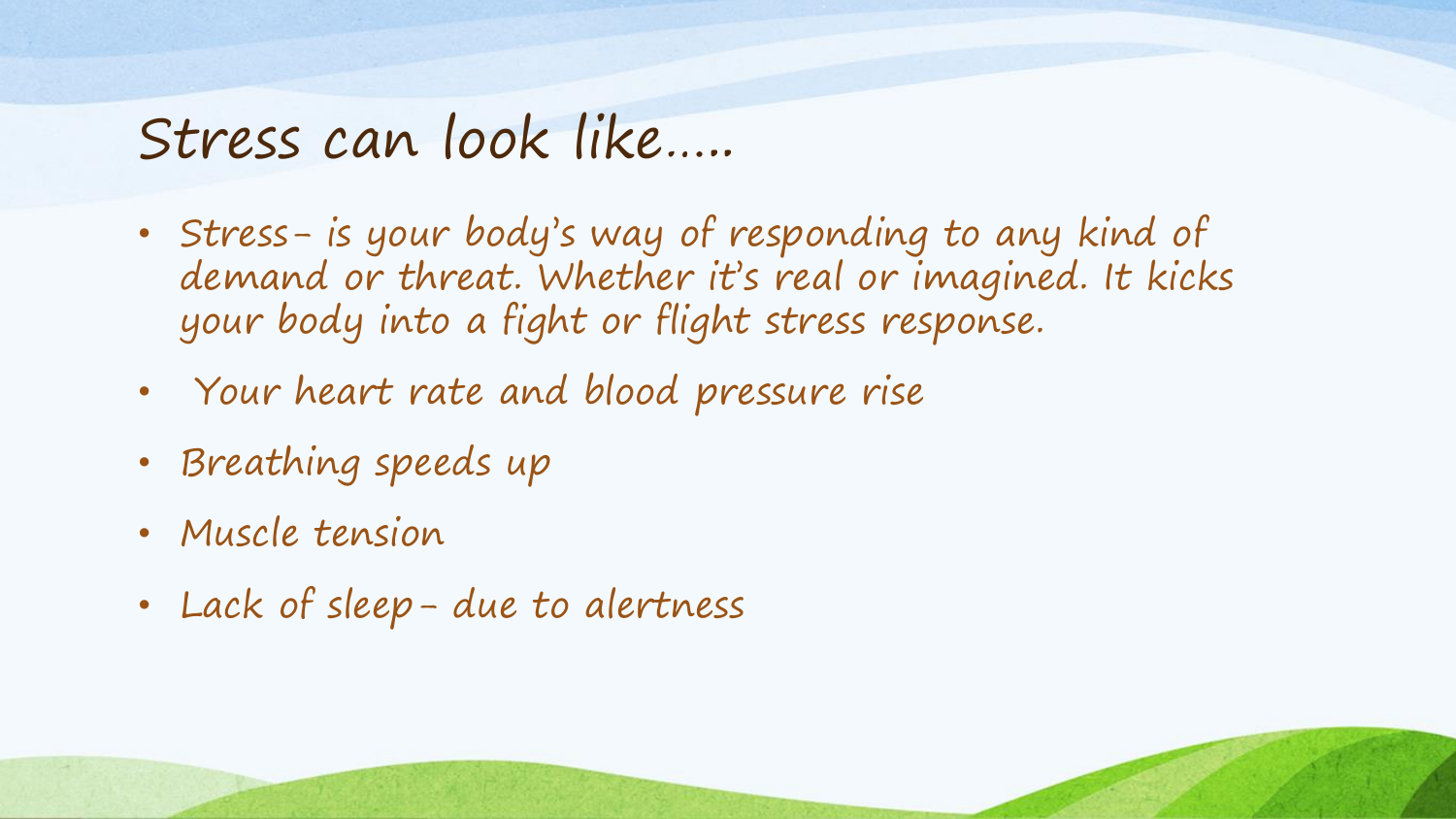# Anxiety can look like….. Children

- 
- 
- Lack of Focus Avoidance
- Negative thoughts or worries restless or fidgety

• More Clingy Difficulty Sleeping • Rebellious Outburst- Angry or Crying

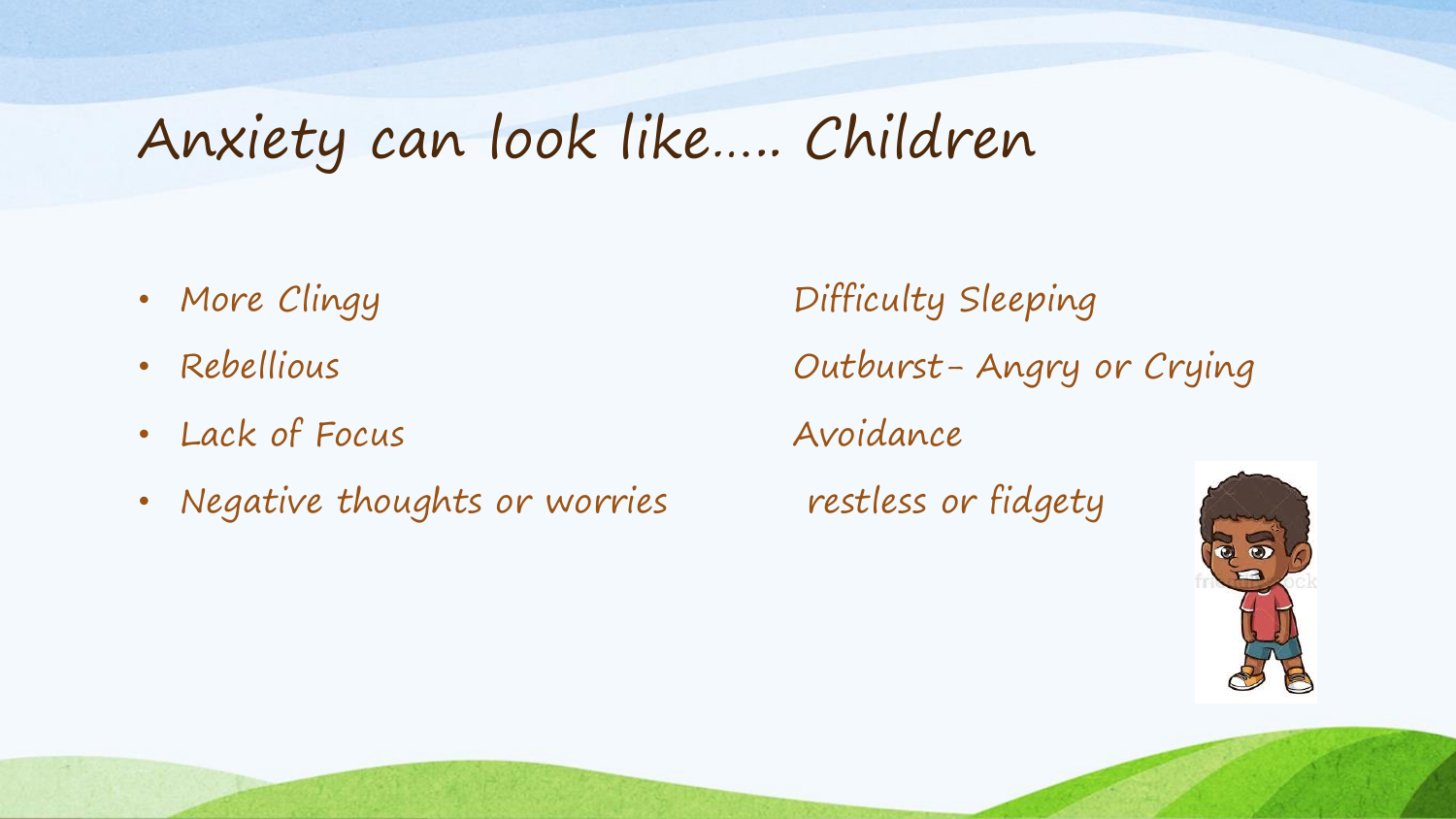# Anxiety can look like….. Adults

- Unable to enjoy the moment
- Obsessively thinking the same thoughts over and over
- Stressing for hours on things that take minutes to do.
- Feeling overwhelmed by a list of small task
- Overthinking your social interactions
- Feeling like everything is too much to process.
- Nervous habits like biting your lip and nails
- Difficulty asking for things.
- Worrying over others' feelings when they hurt you.

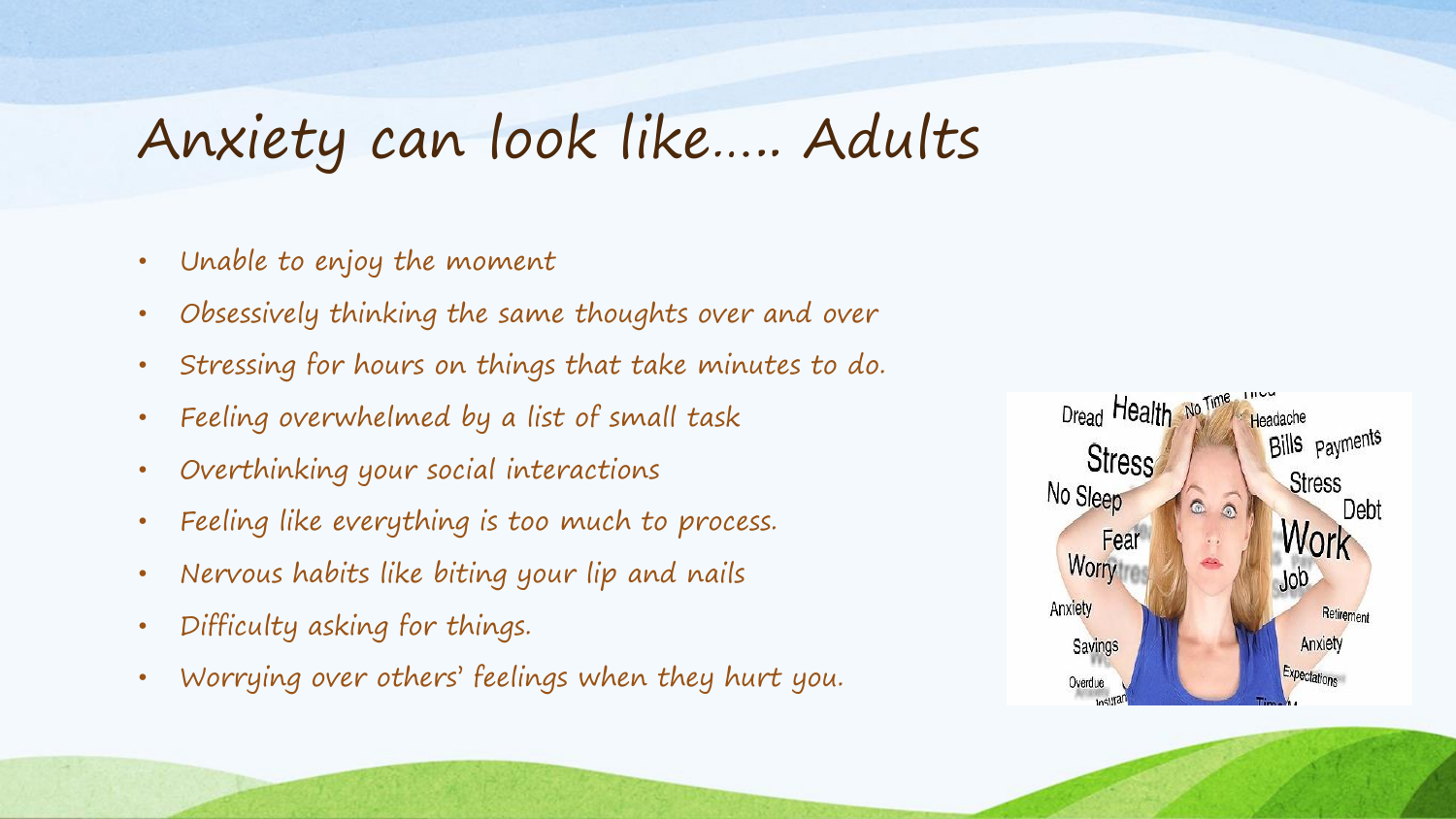### What are wellness techniques to improve your Mental Health?

- Get outdoors/exercise/Eat well/Drink Water
- Be present and focus on the moment/Deep Breathing
- Talk about your feelings/ Write your feelings down in a diary/journal
- Learn a new hobby/Do something you are good at/ Draw
- Listen to music/ Read a book/ Take a nap/Take a Break/Vacation
- Play with a pet / Connect with others
- Think Positive/ Be grateful/ Pray
- Watch a funny movie
- Accept who you are- Practice Self Love
- Do something nice for someone else.
- Get professional mental health help if you need it.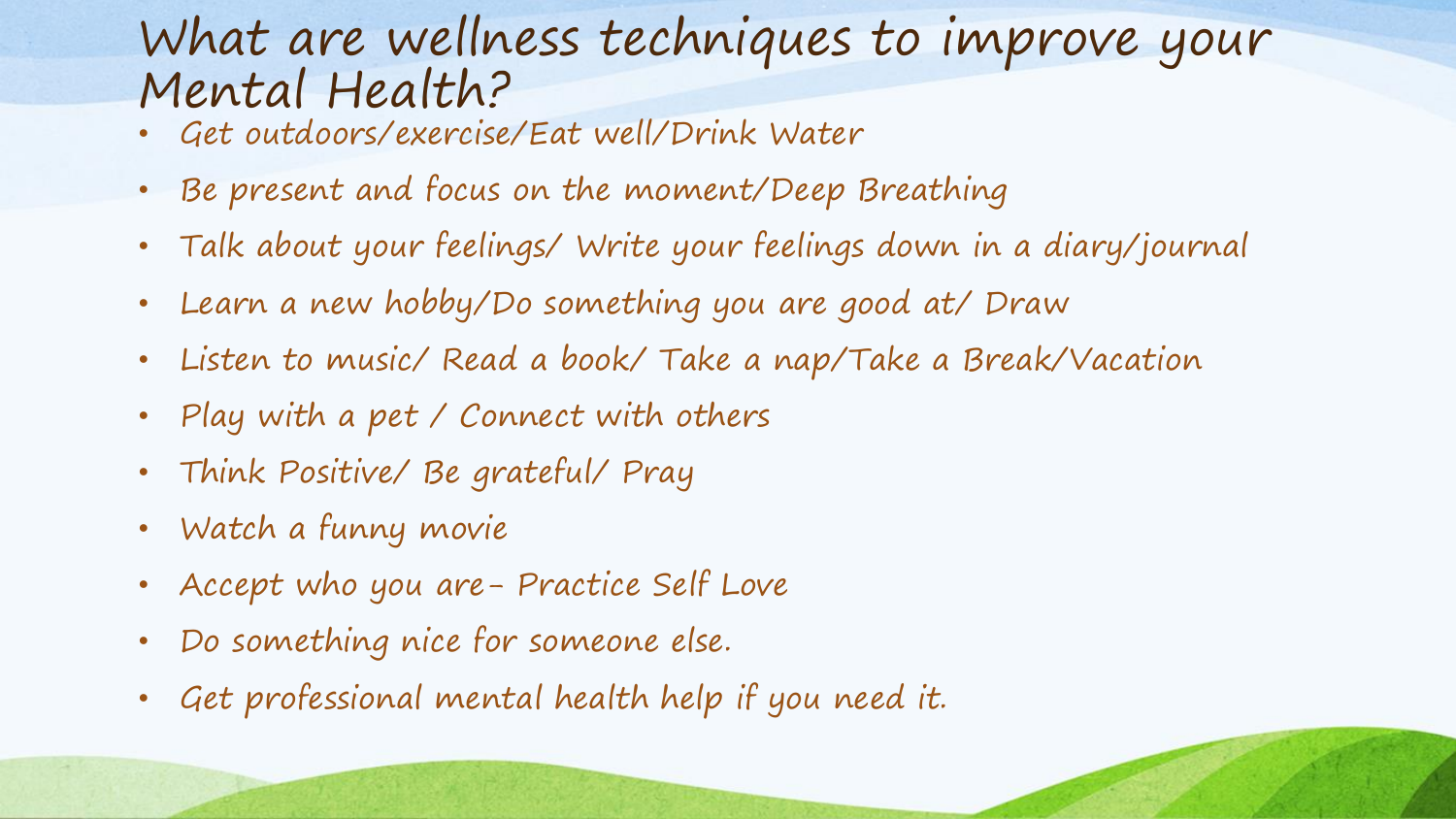- Montgomery Area Mental Health Authority- **has School-Based Mental Health, traditional in-office outpatient programs, care coordination, and in-home services in each of the counties within our service area (Montgomery, Lowndes, Autauga, and Elmore).**
- **School-Based programs serve every school within Lowndes County Public Schools, Elmore County Public Schools, and Autauga County Public Schools. We serve 21 of the Montgomery Public Schools.**
- **Those MPS schools served include: Dalraida Elementary, Goodwyn Middle, Carr Middle, Park Crossing High, Davis Elementary, Dannelly Elementary, Fitzpatrick Elementary, McKee Middle, Bellingrath Middle, Brewbaker Middle, Southlawn Middle, Jefferson Davis High, Lanier Sr. High, TS Morris Elementary, Crump Elementary, Chisholm Elementary, Morningview Elementary, Wares Ferry Elementary, Capitol Heights Middle, Carver High, and Robert E. Lee High.**
- **MAMHA is in the hiring process to begin our School-Based Collaboration with Pike Road Schools.**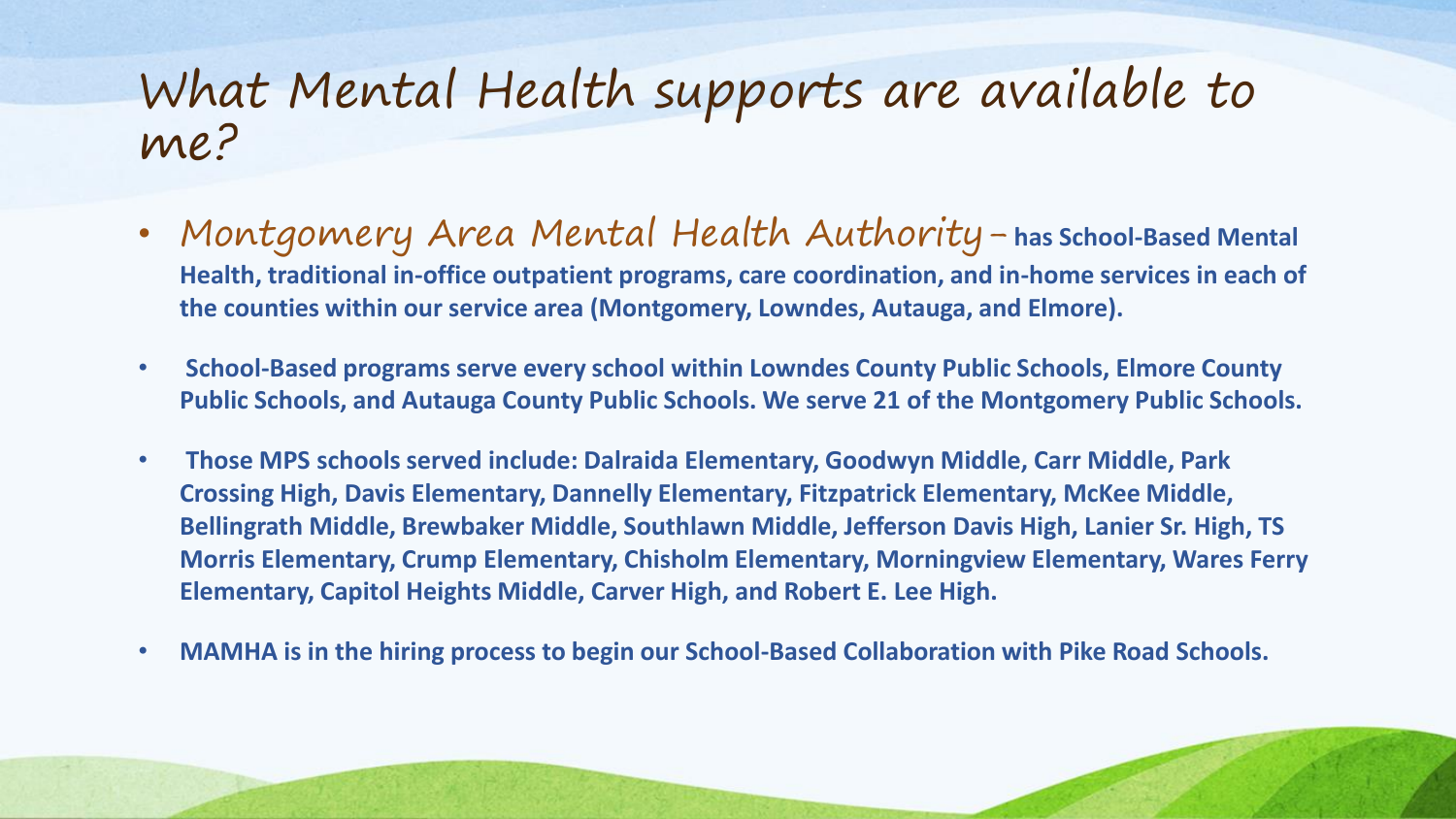- Montgomery Area Mental Health Authority continued
- **Once a school counselor identifies a student who may benefit from screening for mental health services, they speak with parents and ask for consent to submit a referral. In some cases, a student who is age 14+ may not wish for their parent to be involved or knowledgeable of their services.**
- **Alabama law requires that students age 14+ provide their consent for services and, unless in a Crisis situation with imminent danger to self or others, we are required to have a signed release of information from the student to speak anyone else about their services – including parents.**
- **If a parent wishes to have their child enrolled in the school-based program, the parent will need to speak with the school counselor to determine if they would be willing submit a School-Based referral. If a student is interested and does not want their parents involved, they may speak with the school counselor to determine if they are willing to submit the referral.**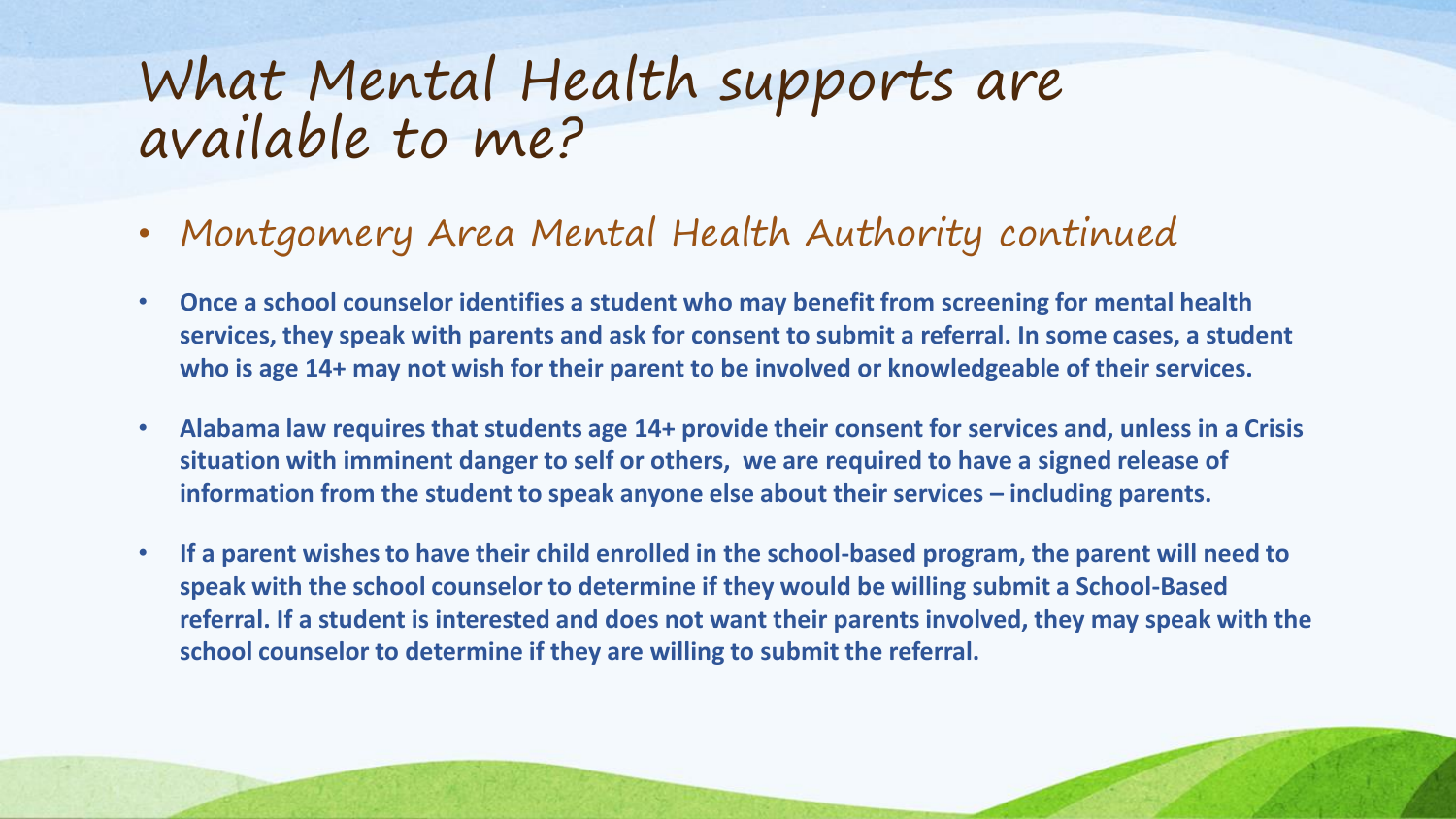• **Mental Health Authority Continued** 

• **The highest level of care that we offer is our In-Home Programs. We have three In-Home Team programs which may be referred to after an intake assessment is conducted or anytime thereafter during mental health treatment when it is determined that this would be the least restrictive level of care and is necessary to prevent out-of-home placement.** 

• **This two-person team is comprised of a Masters level Mental Health Therapist and a Bachelors level Co-Therapist, who work together to treat the child/youth's behavioral needs, address the family's ability to provide effective support for the child/youth and enhance the family's capacity to improve the child/youth's functioning in the home and community. Each In-Home team may not serve more than 6 families at a time.** 

• **These Intensive In-Home services are time-limited (12 – 16 weeks) and are provided primarily in the home and in community areas in**  which the youth spends much of their time. They provide Individual Therapy, Family Therapy, Psychoeducation, Basic Living Skills, Medication **Monitoring, and Mental Health Care Coordination, and have 24-hour availability for Crisis Intervention. Typically, families receive 2-4 visits from the team weekly during the duration of services and regular "check-ins" via telephone.** 

• **Previously, MAMHA In-Home teams were restricted to their own specific counties (Montgomery/Lowndes, Elmore, and Autauga teams), however, to reduce the likelihood of a waiting list for these programs we are in process of receiving approval from the Department of Mental Health to expand the service area to any of the counties within our catchment area. In the meantime, we have successfully received waivers from the Department of Mental Health on a case-by-case basis for children who live in a county whose designated team may be unavailable.** 

- **now have a Certified Level 1 Outpatient Adolescent Substance Use Program, in addition to our two new adult substance use programs.**
- **MAMHA is in the process of re-branding, with our new name to be revealed soon.**
- **Jessica Douglas, Director of Children's Services, Montgomery Area Mental Health Authority -334-279-7830**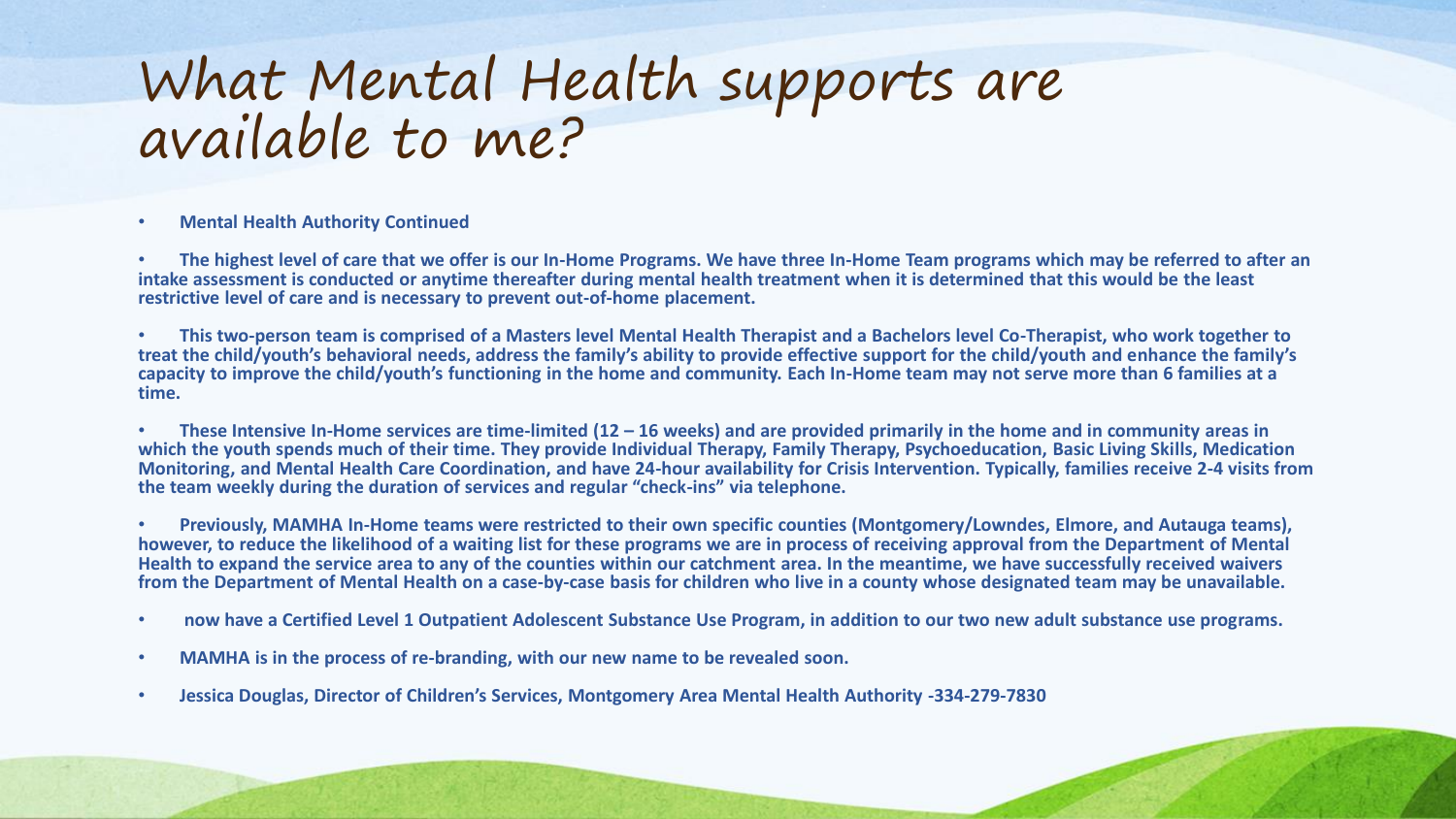- State and Local Resources available:
- •
- Mental Health Service Coordinators in schools
- Whole Child Wellness Teams Birth PreK (Mental Health Consultants)
- For childcare centers call APC and ask for Beth Jones or Rebecca Babineaux 334-271-0304
- For First Class Pre-K, teachers can ask their coach to request mental health support
- Crisis Centers
- AltaPointe: 251-450-2211
- Montgomery Mental Health Authority: 334-279-7830 (MOBILE CRISIS UNIT is in operation now)
- WellStone: 256-705-6444 (MOBILE CRISIS UNIT is in operation now)
- Jefferson, Blount, St. Clair Behavioral Services: Will open Summer 2022
- PIRC (psychiatric intake response center): 205-638-7472 any adult can call concerning a child or adolescent
- Child Parent Psychotherapy Providers (Birth to 6y and families)
- Call Dallas Rabig at 334-430-9340 for more information on how to locate a provider or to become a provider
- Training on the DC: 0-5 (diagnostic classification of mental health and developmental disorders of infancy and early childhood)
- Call Dallas Rabig at 334-430-9340
- Parent Support Training
- Tish MacInnis 334-271-0304
- •
- Advanced learning career path in Infant and Early Childhood Mental Health
- Troy University 800-414-5756 <https://www.troy.edu/academics/academic-programs/graduate/counseling-certificates.html>
- •
- Scholarships are now available for the FALL 2022 Cohort!! •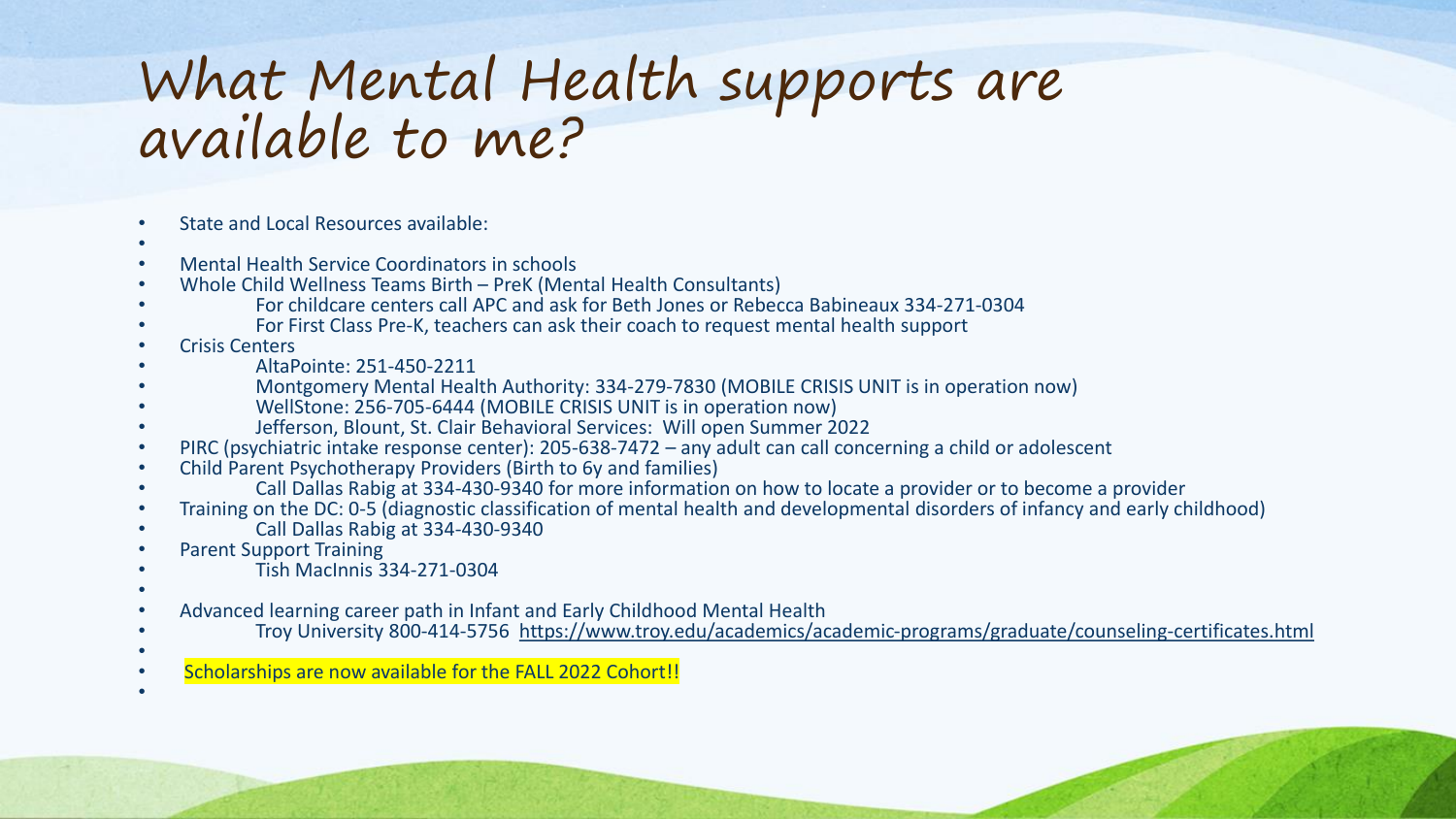- Youth Mental Health First Aid Classes and Certifications are available for adults who work with children.
- Jennifer Bafford- Program Director-334-262-1629 ext. 1002 or cell 334-573-1508 (COSA- Mental Health First Aid Instructor)